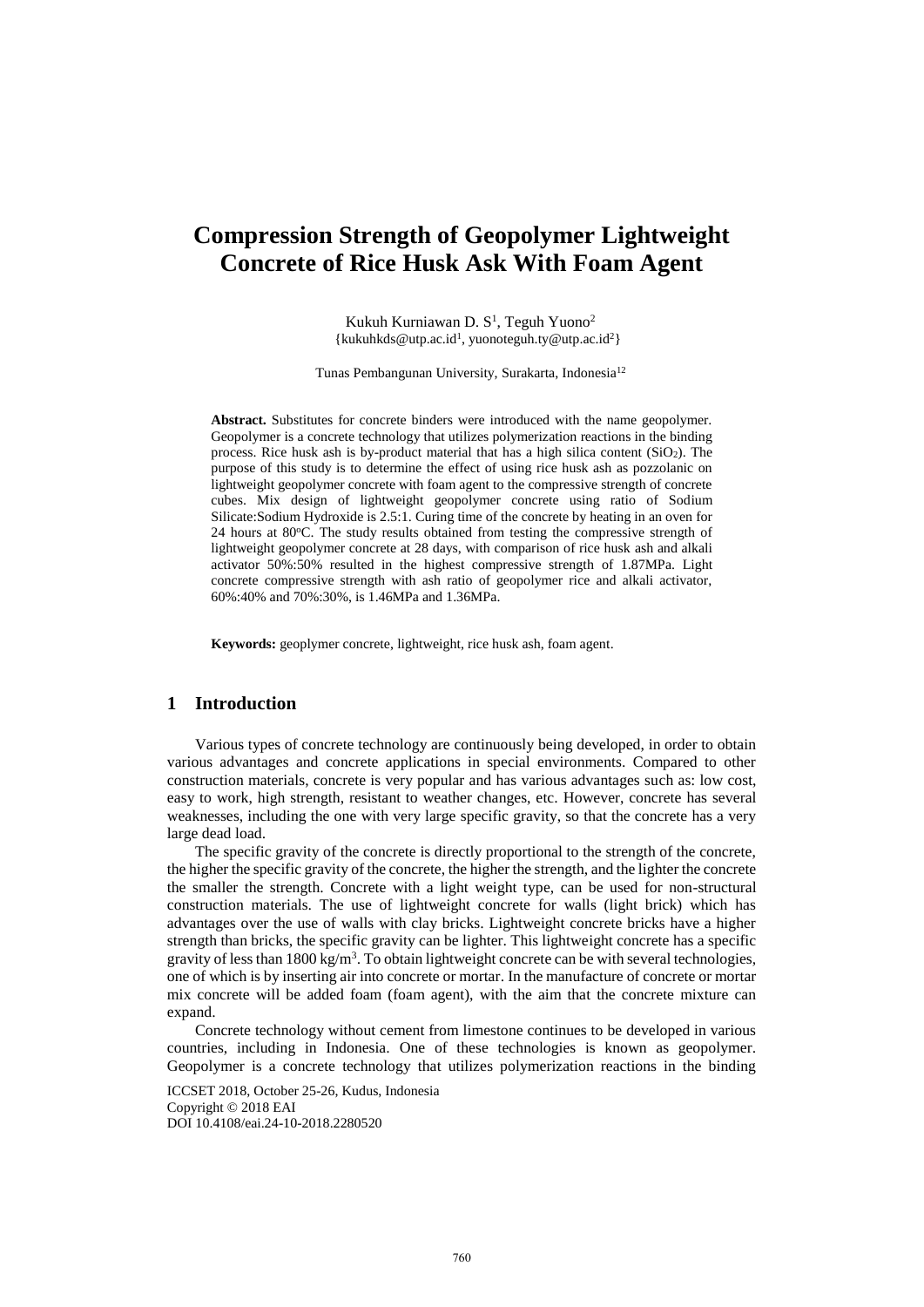process. The main composition of this geoplimer material is silica and alumina (alumino silica hydroxide). The silica material used is derived from inorganic materials that have high silica content.

Rice husk is a byproduct of rice processing, if it is burned to ash, it can produce material with a high silica content  $(SiO<sub>2</sub>)$ . The content of silica  $(SiO<sub>2</sub>)$  in rice husk ash is 90-96%, with high silica content can be used as a pozzolan for cement replacement.

The purpose of this study is to determine the effect of using rice husk ash as pozzolanic on lightweight geopolymer concrete with foam agent to compressive strength of concrete cubes.

## **2 Literature Review**

### **2.1 Lightweight Concrete**

Concrete is called lightweight, if it has a weight of less than  $1800 \text{ kg/m}^3$ . Two methods for making lightweight concrete, the first is forming using lightweight aggregates with a small specific gravity, called lightweight aggregate concrete. The second is to make a high pore in a mortar, which is to increase the air content into it.

In this study, to get lightweight concrete, by entering air by adding a foam (foaming agent). The addition of foaming agent can form hydrogen gas bubbles in a concrete mixture. Hydrogen gas contained in the concrete will be released and become pores in the concrete, so that the specific gravity of the concrete becomes lighter.

## **2.2 Geopolymer Concrete**

Geopolymer concrete is a new material whose manufacturing process does not require the presence of portland cement as a binding material[1]. Binder material in geopolymer concrete is replaced with inorganic polymer material which has the main content of silica and alumina, the concrete binding reaction is a polymerization reaction.

In the polymerization reaction Aluminum (Al) and Silica (Si) have an important role in the polymerization bond because the reaction of aluminum and silica with alkaline will produce AlO<sub>4</sub> and SiO<sub>4</sub> [2].

In polymerization consists of two processes, namely, the dissolution process and then followed by a polycondensation process. The dissolution process will produce silicate monomer  $(Si(OH)<sub>4</sub>)$  and aluminate ion  $(A(OH)<sub>4</sub>)$ , and the polycondensation process will produce polymerization bonds -Si-O-Si and -Si-O-Al.

#### **2.3 Alkali Activator**

Alkaline activator solution that can produce optimum compressive strength is an alkali solution activator mixture between sodium hydroxide and sodium silicate[3]. Sodium hydroxide is an alkaline compound that is very reactive when mixed with water. The function of this compound is to react Si and Al to produce a strong polymerization bond.

Sodium hydroxide is an alkali compound that is very reactive when reacted with water. Sodium hydroxide is solid as powder. The function of sodium hydroxide is to react Si and Al to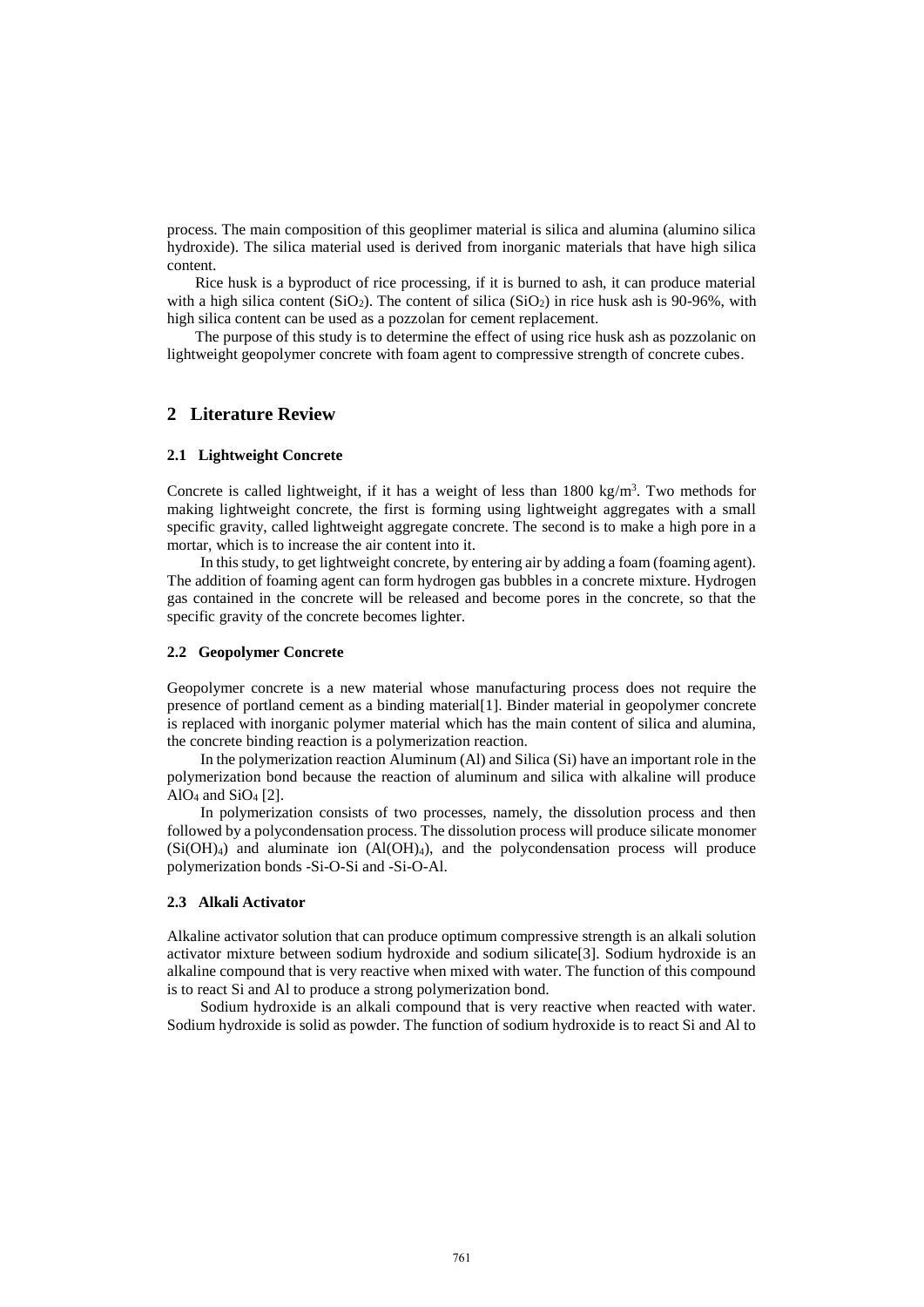produce strong polymerization bonds. While sodium silicate serves to accelerate the polymerization reaction.

## **2.4 Rice Husk Ash**

Rice husk has now been developed as a raw material to produce ash known in the world as Rice Husk Ash. Rice husk ash produced from burning rice husks at a temperature of  $400^{\circ}$  -  $500^{\circ}$ C will become amorphous silica and at temperatures greater than  $1,000^{\circ}$ C will be crystalline silica. The change of rice husk into silica ash after undergoing carbonization process is also a source of potent pozzolan as SCM (Supplementary Cementitious Material). Rice husk ash has very high pozzolanic activity so it is superior to other SCM such as fly ash, slag, and silica fume. Silica contained in the husk has a hydrated amorphous structure[4].

Tests carried out with XRF (X-Ray Fluorosence) on rice husk ash obtained the following compounds [5] :

**Table 1.** X-Ray Fluorosence Test of Rice Husk Ash.

| <b>Chemical Constituents</b>   | Precentage Composition (%) |
|--------------------------------|----------------------------|
| SiO2                           | 96,400                     |
| K2O                            | 2,720                      |
| CaO                            | 0,639                      |
| MnO                            | 0,073                      |
| Fe <sub>2</sub> O <sub>3</sub> | 0,093                      |
| CuO                            | 0,028                      |
| ZnO                            | 0,042                      |
| Re2O7                          | 0,021                      |

Rice husk ash from the by-product of burning bricks is heated at a surface temperature of about  $277^{\circ}$ C and the temperature in the pile of burning bricks is around  $404^{\circ}$ C.



**Fig. 1.** Rice husk ash with fineness mess no. 100.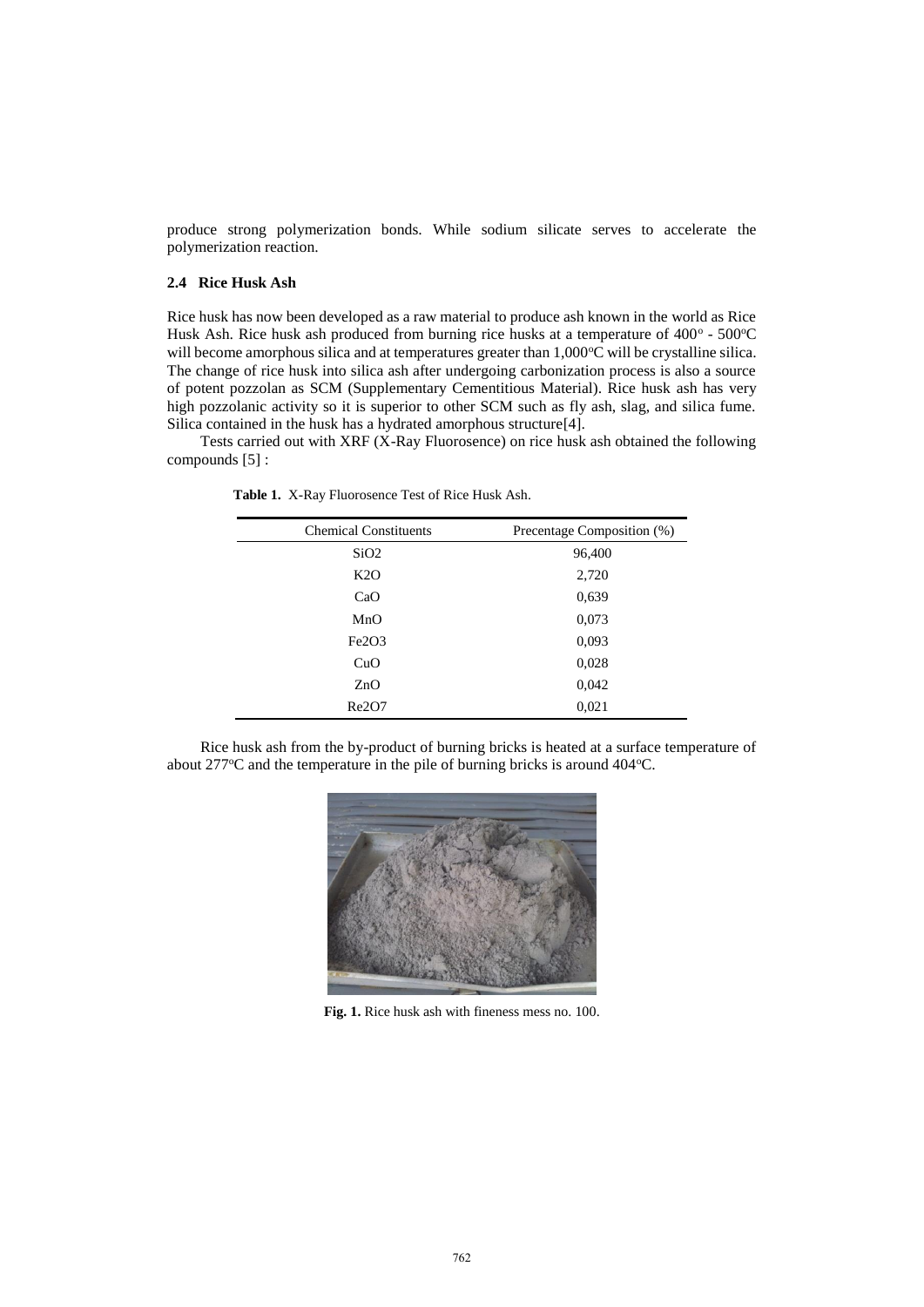### **2.5 Foam Agent**

Foaming agent is a concentrated solution of surfactant material, and in its use must be dissolved with water. There are two basic methods that can be taken to produce gas/ air bubbles in concrete[6], as follows:

- a. Gas concrete, made by entering a chemical reaction in the form of gas / air into a wet mortar, so that when mixed produces large amounts of gas / air bubbles. The most commonly used method is to add aluminum powder about 0.2% of the weight of cement to the mixture.
- b. Foamed concrete, made by adding foam agent (liquid foam) into the mixture. Foam agent is one of the ingredients for foam making which is usually derived from protein hydrolyzed based ingredients. The foam agent forming material can be natural and artificial. Foam agent with natural ingredients in the form of protein has a density of 80 grams/liter, while artificial ingredients in the form of synthetic have a density of 40 grams/liter. The function of this foam agent is to stabilize the air bubble during fast mixing.

#### **2.6 The Compressive Strength of Concrete**

The compressive strength of concrete is the ratio of the load to the cross-sectional area of the concrete. The concrete compressive strength is calculated based on equation 1.

$$
K = P/A \tag{1}
$$

Where :

- $K =$  compressive strength of concrete cubes ((kg/cm<sup>2</sup>)
- $P = load maximum (kg)$
- $A = \text{cross section area (cm}^2)$

## **3 Methodology**

#### **3.1 Material**

The rice husk ash used came from by-product burning of bricks. which is refined and passed filter No. 100. Water is used from Laboratory of Building Materials, Civil Engineering Dept., Faculty of Engineering, Tunas Pembangunan University of Surakarta. Alkali activators used in the study are sodium silicate (Na2SiO3) and sodium hydroxide (NaOH). This study uses foam agent type G-FOAM 1420.

#### **3.2 Mix Design**

Mix design of lightweight geopolymer concrete using 12 mol molarity and comparison of Sodium Silicate: Sodium Hydroxide is 2.5:1. Estimated concrete weight is 1600 kg/m<sup>3</sup>.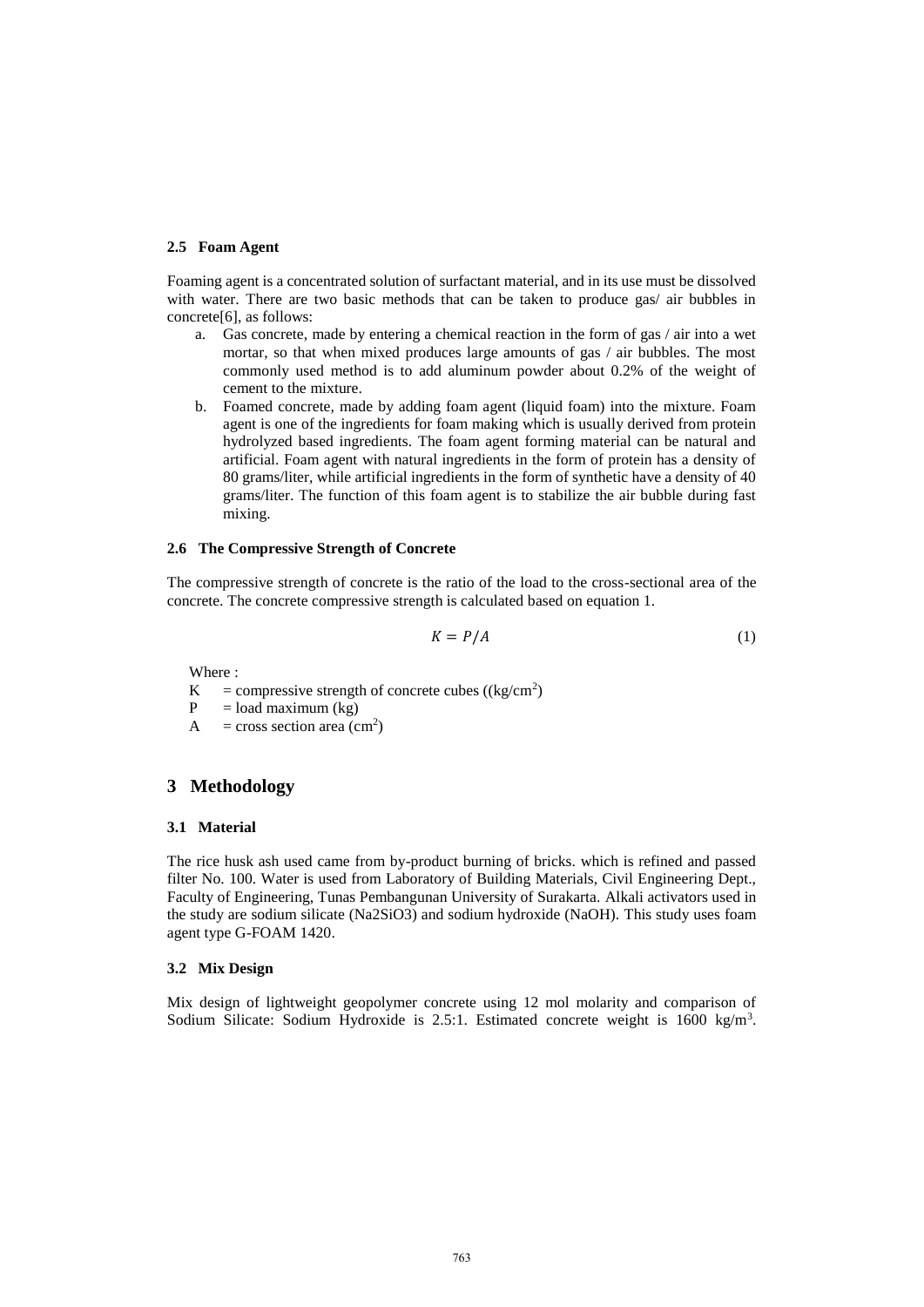Comparison of the percentage of rice husk ash and alkali activator, is 70%: 30%, 60%: 40%, 50%: 50%.

| Rice Husk<br>Ash: Alkali<br>Activator | Sand<br>(kg) | Water<br>(liter) | Rice Husk<br>Ash<br>(kg) | Sodium<br>Silicate<br>(kg) | Sodium<br>Hydroxide<br>(kg) | Foam Agent<br>(ml) |
|---------------------------------------|--------------|------------------|--------------------------|----------------------------|-----------------------------|--------------------|
| 70\% : 30\%                           | 880          | 252              | 327.6                    | 100.3                      | 40.1                        | 600                |
| $60\% : 40\%$                         | 880          | 252              | 280.8                    | 133.7                      | 53.5                        | 600                |
| $50\% : 50\%$                         | 880          | 252              | 234.0                    | 167.1                      | 66.9                        | 600                |

**Table. 2.** Mix Design of Lightweight Geopolymer Concrete

## **4 Result and Discussion**

## **4.1 Specific Gravity of Lightweight Geopolymer Concrete**

The results of the mix design of lightweight geopolymer concrete using foam agents obtained by concrete weight are as follows:

| Rice Husk Ash : Alkali Activator |                                |                |                                |                |                                |
|----------------------------------|--------------------------------|----------------|--------------------------------|----------------|--------------------------------|
| 50% : 50%                        |                                |                | $60\% : 40\%$                  |                | 70% : 30%                      |
| Weight<br>(kg)                   | Specific<br>Gravity<br>(kg/m3) | Weight<br>(kg) | Specific<br>Gravity<br>(kg/m3) | Weight<br>(kg) | Specific<br>Gravity<br>(kg/m3) |
| 4.9                              | 1452                           | 4.45           | 1319                           | 4.7            | 1393                           |
| 4.7                              | 1393                           | 4.5            | 1333                           | 4.4            | 1304                           |
| 4.65                             | 1378                           | 4.4            | 1304                           | 4.5            | 1333                           |
| 4.85                             | 1437                           | 4.55           | 1348                           | 4.5            | 1333                           |
| 4.8                              | 1422                           | 4.45           | 1319                           | 4.6            | 1363                           |
| 4.65                             | 1378                           | 4.45           | 1319                           | 4.5            | 1333                           |

**Table. 2.** Specific Gravity of Lightweight Geopolymer Concrete.

Measurements of lightweight geopolymer lightweight concrete were obtained by comparison with rice husk ash and alkali activator with a composition of 50%: 50%, 60%: 40% and 70%: 30% in the category of lightweight concrete. The percentage of foam agent is 600  $ml/m<sup>3</sup>$ .

## **4.2 Compressive Strength Test of Lightweight Geopolymer Concrete**

The compressive strength test of geopolymer lightweight concrete at 28 days was obtained as follows: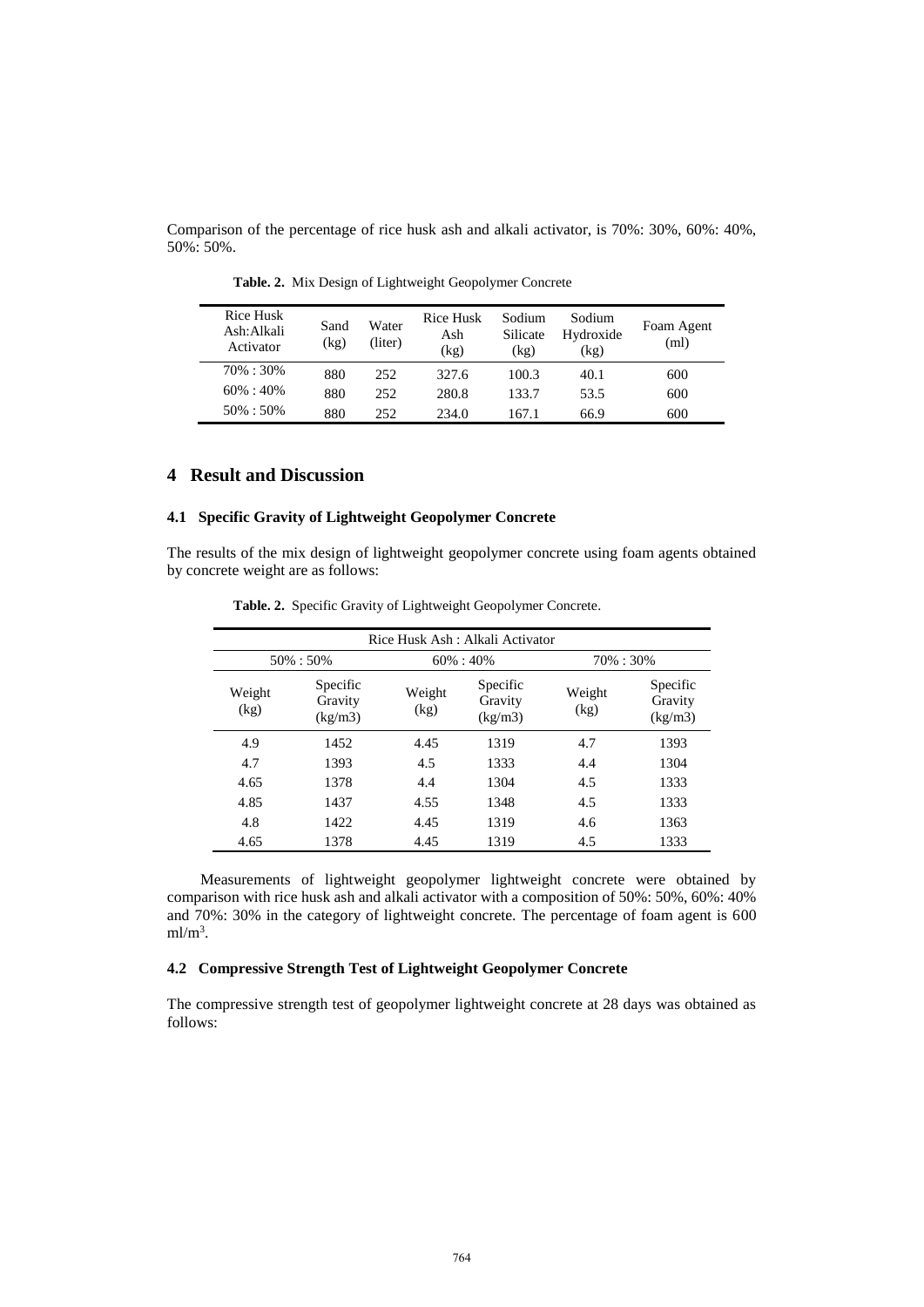| <b>Rice Husk</b><br>Ash: Alkali<br>Activator | cross<br>section area<br>(cm <sup>2</sup> ) | Maximum<br>Load<br>(kg) | Compressive<br>Strength<br>(kg/cm2) | Compressive<br>Strength<br>(MPa) | Average<br>compressive<br>strength<br>(MPa) |
|----------------------------------------------|---------------------------------------------|-------------------------|-------------------------------------|----------------------------------|---------------------------------------------|
| 50% : 50%                                    | 224                                         | 5,098.50                | 22.81                               | 1.9                              |                                             |
|                                              | 222                                         | 5,608.35                | 25.26                               | 2.1                              |                                             |
|                                              | 225<br>221<br>224                           | 5,608.35                | 24.93                               | 2.1                              | 1.87                                        |
|                                              |                                             | 4,588.65                | 20.81                               | 1.7                              |                                             |
|                                              |                                             | 4,588.65                | 20.53                               | 1.7                              |                                             |
|                                              | 224                                         | 4,588.65                | 20.53                               | 1.7                              |                                             |
| $60\% : 40\%$                                | 225                                         | 3,568.95                | 15.86                               | 1.3                              |                                             |
|                                              | 219                                         | 4,588.65                | 20.95                               | 1.7                              |                                             |
|                                              | 221<br>222<br>225                           | 4,078.80                | 18.50                               | 1.5                              | 1.46                                        |
|                                              |                                             | 3,568.95                | 16.08                               | 1.3                              |                                             |
|                                              |                                             | 3,568.95                | 15.86                               | 1.3                              |                                             |
|                                              | 224                                         | 4,078.80                | 18.25                               | 1.5                              |                                             |
| 70%: 30%                                     | 219                                         | 4,078.80                | 18.62                               | 1.5                              |                                             |
|                                              | 221                                         | 3,059.10                | 13.87                               | 1.2                              | 1.36                                        |
|                                              | 222                                         | 3,568.95                | 16.08                               | 1.3                              |                                             |
|                                              | 225                                         | 3,059.10                | 13.60                               | 1.1                              |                                             |
|                                              | 225                                         | 4,078.80                | 18.13                               | 1.5                              |                                             |
|                                              | 225                                         | 4,078.80                | 18.13                               | 1.5                              |                                             |

**Table. 3.** Compressive Strength Test of Lightweight Geopolymer Concrete.



**Fig. 4.** Relationship of Comparison of Rice Husk Ash and Alkali Activator with Compressive Strenght of Geopolymer Lightweight Concrete.